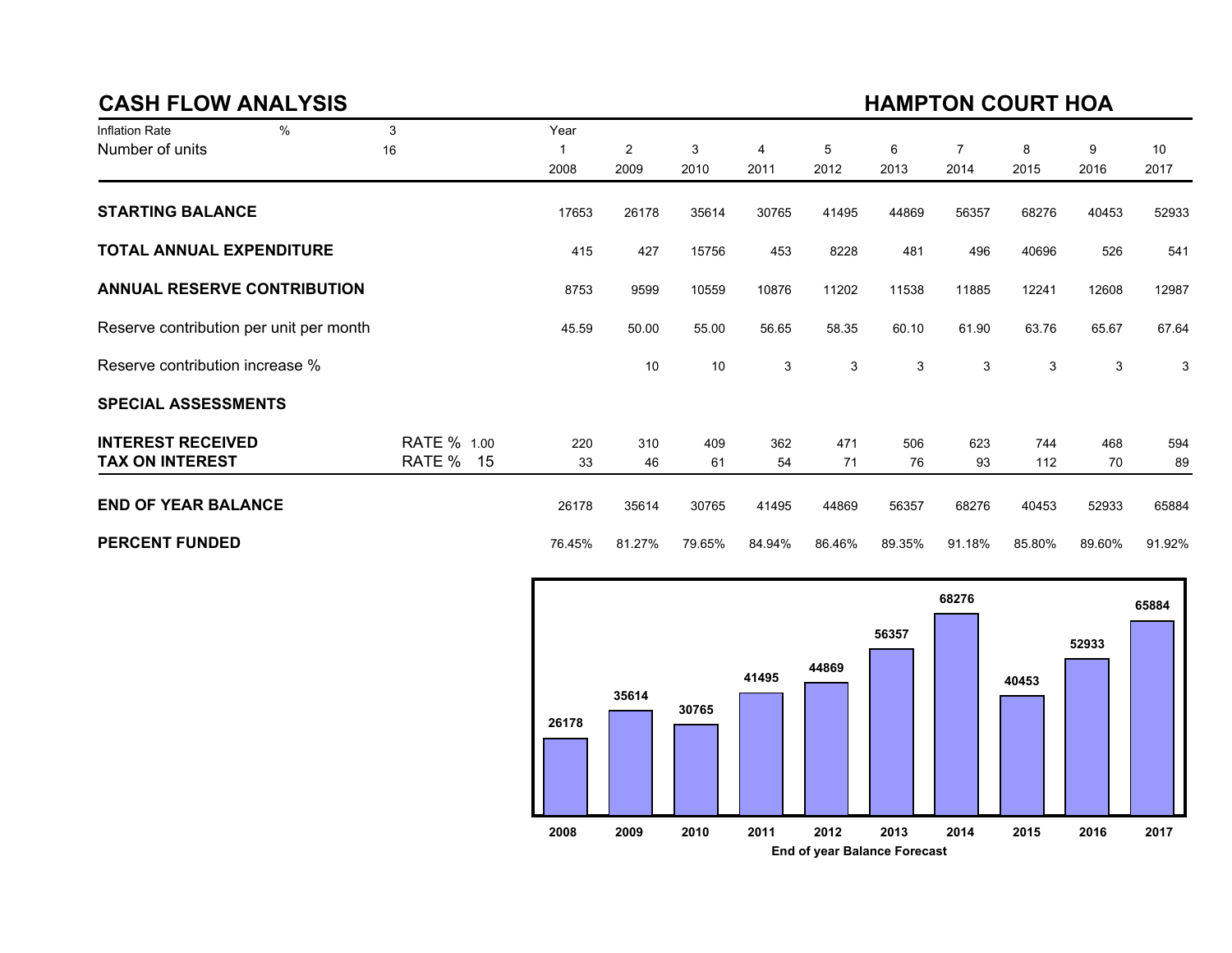### CASH FLOW ANALYSIS

# HAMPTON COURT HOA

| Inflation Rate                          | $\frac{0}{0}$ | 3            | Year   |             |        |        |        |             |        |        |        |        |
|-----------------------------------------|---------------|--------------|--------|-------------|--------|--------|--------|-------------|--------|--------|--------|--------|
| Number of units                         |               | 16           | 11     | 12          | 13     | 14     | 15     | 16          | 17     | 18     | 19     | 20     |
|                                         |               |              | 2018   | 2019        | 2020   | 2021   | 2022   | 2023        | 2024   | 2025   | 2026   | 2027   |
| <b>STARTING BALANCE</b>                 |               |              | 65884  | 79319       | 61428  | 53816  | 68343  | 83416       | 99051  | 115267 | 31932  | 48514  |
| <b>TOTAL ANNUAL EXPENDITURE</b>         |               |              | 558    | 32402       | 22385  | 609    | 628    | 647         | 666    | 100835 | 706    | 728    |
| <b>ANNUAL RESERVE CONTRIBUTION</b>      |               |              | 13376  | 13778       | 14191  | 14617  | 15055  | 15507       | 15972  | 16451  | 16945  | 17453  |
| Reserve contribution per unit per month |               |              | 69.67  | 71.76       | 73.91  | 76.13  | 78.41  | 80.76       | 83.19  | 85.68  | 88.25  | 90.90  |
| Reserve contribution increase %         |               |              | 3      | $\mathsf 3$ | 3      | 3      | 3      | $\mathsf 3$ | 3      | 3      | 3      | 3      |
| <b>SPECIAL ASSESSMENTS</b>              |               |              |        |             |        |        |        |             |        |        |        |        |
| <b>INTEREST RECEIVED</b>                |               | RATE % 1.00  | 726    | 862         | 685    | 611    | 759    | 912         | 1070   | 1235   | 404    | 572    |
| <b>TAX ON INTEREST</b>                  |               | RATE %<br>15 | 109    | 129         | 103    | 92     | 114    | 137         | 161    | 185    | 61     | 86     |
| <b>END OF YEAR BALANCE</b>              |               |              | 79319  | 61428       | 53816  | 68343  | 83416  | 99051       | 115267 | 31932  | 48514  | 65726  |
| <b>PERCENT FUNDED</b>                   |               |              | 93.34% | 91.42%      | 90.83% | 93.35% | 94.83% | 95.67%      | 96.09% | 86.01% | 92.64% | 95.96% |